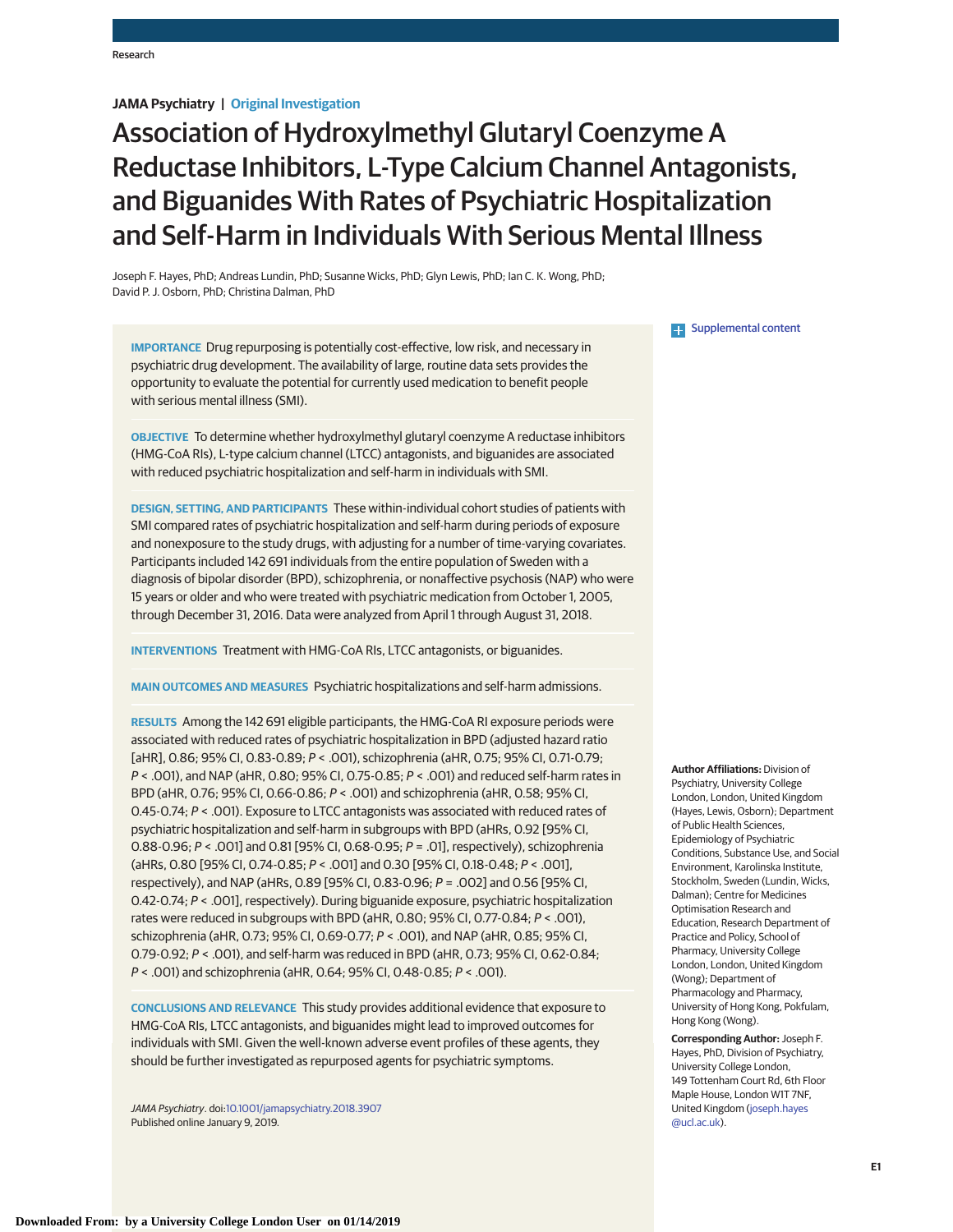Friday erious mental illnesses (SMIs), including bipolar disor-<br>
der (BPD), schizophrenia, and nonaffective psychoses<br>
(NAP), are associated with high levels of morbidity and<br>
are challenging to treat. Many drugs have been der (BPD), schizophrenia, and nonaffective psychoses are challenging to treat. Many drugs have been identified as having potential for repurposing in these disorders.<sup>1,2</sup> We crossreferenced these drugs with the most commonly prescribed drugs in the general population.<sup>3</sup> We chose to investigate the following 3 classes of drugs for which we might expect clinical benefit: hydroxylmethyl glutaryl coenzyme A reductase inhibitors (HMG-CoA RIs; ie, statins), L-type calcium channel (LTCC) antagonists (eg, verapamil hydrochloride), and biguanides (eg, metformin hydrochloride).

A recent meta-analysis of statins as adjunctive therapy for schizophrenia included 6 placebo-controlled randomized clinical trials (RCTs) and found a reduction in the Positive and Negative Symptom Scale scores in patients receiving statins for 12 weeks; however, only 169 received active treatment, and the reduction fell below the threshold considered clinically meaningful.4 Theorized mechanisms for HMG-CoA RI psychiatric action are via anti-inflammatory effects or via increased absorption and central nervous system uptake of antipsychotics.<sup>4</sup> A systematic review and meta-analysis of LTCC antagonists for the treatment of BPD<sup>5</sup> included 2 RCTs of verapamil vs placebo and 4 of verapamil vs lithium for the treatment of mania. The investigators found no evidence of an effect. However, no trials of other LTCC antagonists and no studies in BPD depression or prophylaxis have been performed. Evidence of calcium dysregulation in BPD has long been available; this evidence is supported by more recent pharmacologic, genetic, and molecular findings.<sup>6</sup> Similarly, calcium signaling is implicated in the etiology of schizophrenia, where LTCC antagonists are also a potential adjuvant treatment.7 However, very limited and inconsistent trial evidence for their use in this disorder exists.<sup>8</sup> A trial of metformin has been undertaken to counter antipsychotic-related weight gain,<sup>9</sup> but metformin is also hypothesized to improve cognitive and mood dysfunction symptoms via mitigation of metabolic disturbances.<sup>10</sup> Therefore, although none of these drugs have been comprehensively investigated as repurposed agents to improve mental disorders, each has a theoretical basis for effectiveness.

We investigated whether people in the Swedish population with SMI had lower rates of psychiatric hospitalization and self-harm during periods when they were prescribed HMG-CoA RIs, LTCC antagonists, and biguanides. Owing to the risks of confounding by indication, we used a design that compared within-individual periods with and without medication exposure,<sup>11</sup> which controls for time-fixed confounders. In view of the proposed mechanism of action of each drug on psychiatric symptoms, we hypothesized that effects would be similar across SMI subtypes. We also examined rates of nonpsychiatric hospitalization in these groups and hypothesized that, contrary to psychiatric effects, nonpsychiatric hospitalizations would only be reduced in the group exposed to biguanides because these agents have an acute physical effect, whereas HMG-CoA RIs and LTCC antagonists have a longer-term mechanism of action.

#### **Key Points**

**Question** Are drugs in common use for physical health problems (hydroxylmethyl glutaryl coenzyme A reductase inhibitors, L-type calcium channel antagonists, and biguanides) associated with reduced rates of psychiatric hospitalization and self-harm in individuals with serious mental illness?

**Findings** In this series of within-individual cohort studies of 142 691 patients with bipolar disorder, schizophrenia, or nonaffective psychosis, exposure to any of the study drugs was associated with reduced rates of psychiatric hospitalizaiton compared with unexposed periods. Self-harm was reduced in patients with bipolar disorder and schizophrenia during exposure to all study drugs and in patients with nonaffective psychosis taking L-type calcium channel antagonists.

**Meaning** Hydroxylmethyl glutaryl coenzyme A reductase inhibitors, L-type calcium channel antagonists, and biguanides hold potential as repurposed agents in serious mental illness, and the central nervous system mechanism of action of these drugs requires further investigation.

#### **Methods**

#### Study Population

We collected data from national registers of Sweden from January 1, 1973, until December 31, 2016. For the purpose of this study, the Total Population Register, Migration Register, Cause of Death Register, Prescribed Drug Register, and National Patient Registers were linked. The Prescribed Drug Register contains data on all prescriptions collected from July 1, 2005, onward (excluding over-the-counter medications and drugs used in hospitals).<sup>3</sup>The National Patient Registers contain inpatient records from 1964 onward and outpatient records from 2001 onward. These registers contain sociodemographic and medical information on each resident of Sweden. Ethical approval for the study was obtained via the Regional Ethical Review Board in Stockholm, Sweden, which waived the need for informed consent.

#### Definition of SMI

We defined diagnoses of BPD, schizophrenia, and NAP in line with previous research using Swedish National Patient Registers.12,13 Individuals had at least 1 record of inpatient or outpatient contact with codes from the *International Classification of Diseases, Ninth Revision* (*ICD-9*) and *International Statistical Classification of Diseases and Related Health Problems, Tenth Revision* (*ICD-10*) consistent with the diagnosis (eTable 1 in the [Supplement\)](https://jama.jamanetwork.com/article.aspx?doi=10.1001/jamapsychiatry.2018.3907&utm_campaign=articlePDF%26utm_medium=articlePDFlink%26utm_source=articlePDF%26utm_content=jamapsychiatry.2018.3907) and a period of drug treatment with an appropriate psychotropic medication (antipsychotic, lithium, or anticonvulsant class mood stabilizer) from October 1, 2005, through December 31, 2016. Validation studies suggest that using inpatient SMI diagnosis alone has high positive predictive power (0.94) but potentially misses suitable patients owing to type II error (negative predictive power, 0.23).<sup>14</sup>

#### Exposure to Study Medications

The main exposure was defined as treatment with HMG-CoA RIs, LTCC antagonists, or biguanides (eTable 2 in the [Supple](https://jama.jamanetwork.com/article.aspx?doi=10.1001/jamapsychiatry.2018.3907&utm_campaign=articlePDF%26utm_medium=articlePDFlink%26utm_source=articlePDF%26utm_content=jamapsychiatry.2018.3907)[ment\)](https://jama.jamanetwork.com/article.aspx?doi=10.1001/jamapsychiatry.2018.3907&utm_campaign=articlePDF%26utm_medium=articlePDFlink%26utm_source=articlePDF%26utm_content=jamapsychiatry.2018.3907) in the Prescribed Drug Register. In routine practice in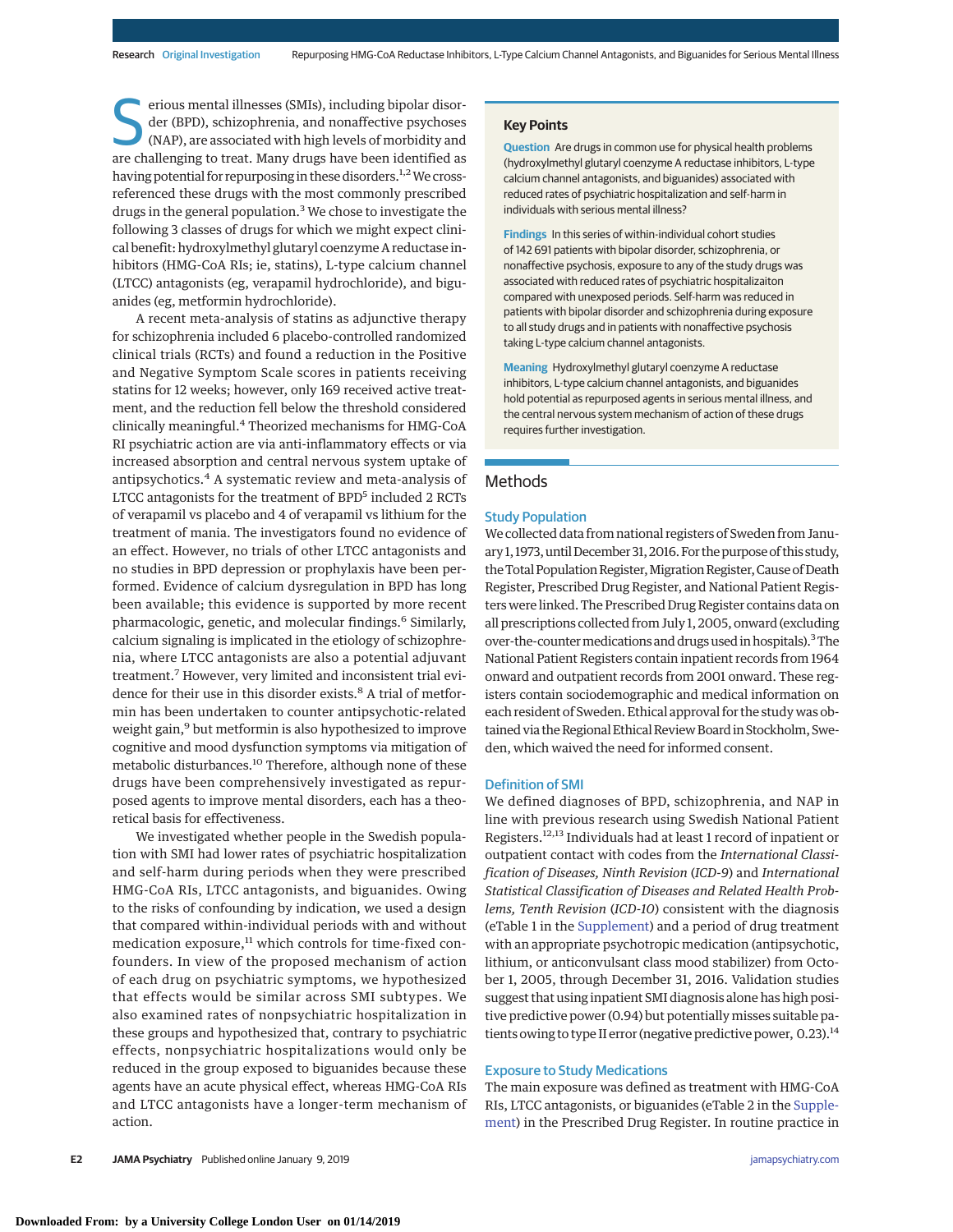Sweden, oral medications are rarely dispensed for longer than 3 months at a time. In line with previous studies, we defined a medication period as a sequence of at least 2 prescriptions, with no more than 3 months (93 days) between any 2 consecutive prescriptions.15,16 Therefore, individuals were defined as exposed to medication during the interval between 2 dispensed prescriptions unless the dispensed prescriptions occurred more than 3 months apart. To determine whether an individual was exposed or nonexposed to the medication initially, the follow-up start was set to October 1, 2005, because the coverage of the Prescribed Drug Register started on July 1, 2005.

#### **Outcomes**

Outcomes were psychiatric hospitalization (identified by ward admission codes and *ICD-9* and *ICD-10*codes for admission indication) and self-harm (with suicidal and undetermined intent) (eTable 1 in the [Supplement\)](https://jama.jamanetwork.com/article.aspx?doi=10.1001/jamapsychiatry.2018.3907&utm_campaign=articlePDF%26utm_medium=articlePDFlink%26utm_source=articlePDF%26utm_content=jamapsychiatry.2018.3907). We also examined rates of nonpsychiatric hospitalization. Outcome data came from the National Patient Register.

## Time-Varying Confounders

As a result of the within-individual design, time-fixed covariates (eg, sex, age at illness onset) cannot confound any association between the study drug and the outcome of interest. Time-varying confounders were included to capture the potential for changes in psychiatric symptoms over time, including age, year, number of previous outcome events (ie, hospitalizations, episodes of self-harm), exposure to psychiatric medication (ie, mood stabilizer or antipsychotic), and a count of exposed and nonexposed periods.

#### Statistical Analysis

Data were analyzed from April 1 through August 31, 2018. We performed within-individual analyses using stratified Cox proportional hazards regression. This method, by design, exclusively draws information from individuals who ever experienced the outcome of interest during follow-up.<sup>17</sup> Therefore, a different cohort is identified and analyzed for each combination of drug exposure and outcome.We split follow-up time into consecutive periods. A new period started after a medication switch (ie, starting and stopping medication) or an outcome event (after the date of discharge). For the latter, we restarted the period at baseline (ie, the time since the last event). Drug treatments were defined as time-varying dichotomous exposures. We estimated adjusted hazard ratios (aHRs) and 95% CIs for differences in outcome event rate between medication exposure and nonexposure periods; 2-sided *P* values were calculated using Wald tests.

## Additional Analyses

We tested for an interaction between HMG-CoA RI and antipsychotic medication exposure, because of the theory that HMG-CoA RIs may increase uptake of antipsychotics by the central nervous system.<sup>4</sup> We then performed several sensitivity analyses. First, we examined differences in rates of the 3 outcomes in periods that patients with SMI were exposed or not exposed to thiazide diuretics. We chose this class of drug

as a negative control; no evidence suggests that exposure to thiazide diuretics should improve psychiatric outcomes, so lower rates during exposed periods might suggest that stability of SMI symptoms is associated with a period of medication adherence rather than a direct effect of the medication on psychiatric symptoms (ie, reverse causality). Second, we adjusted for time with and without each of the other study drugs and physical health problems experienced by the individual (cardiovascular or cerebrovascular disease, type 2 diabetes, hypertension, and hyperlipidemia). Third, we excluded from the analysis individuals who died during the follow-up period because they may have a more rapidly varying risk of the outcomes of interest. Fourth, we excluded psychiatric admissions, which were prompted by admissions for self-harm (ie, a psychiatric admission in the 7 days after a self-harm admission), to examine whether self-harm and psychiatric admissions were independent. Finally, we extended the definition of the drug exposure period and defined it as constant if a new prescription was issued within 4 months (124 days) of the previous prescription and extended the exposure period to 2 months (62 days) after the last dispensed date to account for potential exposure misclassification in our primary analysis.

## Results

These studies drew from the entire population of Sweden who ever received an inpatient or outpatient diagnosis of SMI and were treated with an antipsychotic or mood stabilizer medication from October 1, 2005, through December 31, 2016 (eFigure in the [Supplement\)](https://jama.jamanetwork.com/article.aspx?doi=10.1001/jamapsychiatry.2018.3907&utm_campaign=articlePDF%26utm_medium=articlePDFlink%26utm_source=articlePDF%26utm_content=jamapsychiatry.2018.3907). This base population included 76 759 patients with BPD, 30 954 with schizophrenia, and 34 978 with NAP for a total of 142 691 patients.

#### HMG-CoA Reductase Inhibitors

Of the patients described above, 6176 with BPD (3493 female [56.6%] and 2683 male [43.4%]; mean [SD] age, 55.3 [12.3] years), 2705 with schizophrenia (1084 female [40.1%] and 1621 male [59.9%]; mean [SD] age, 49.6 [12.6] years), and 2958 with NAP (1603 female [54.2%] and 1355 male [45.8%]; mean [SD] age, 57.8 [15.0] years) were also prescribed HMG-CoA RIs and experienced psychiatric hospitalization (Table 1). All subgroups of SMI had reduced rates of psychiatric hospitalization during HMG-CoA RI exposure after adjusting for age, year, number of previous hospitalizations, psychiatric medication exposure, and number of exposure periods (aHR for BPD, 0.86 [95% CI, 0.83-0.89]; aHR for schizophrenia, 0.75 [95% CI, 0.71-0.79]; and aHR for NAP, 0.80 [95% CI, 0.75-0.85];*P* < .001 for all). Individuals with BPD (aHR, 0.76; 95% CI, 0.66-0.86; *P* < .001) or schizophrenia diagnoses (aHR, 0.58; 95% CI, 0.45-0.74; *P* < .001) had lower rates of self-harm during HMG-CoA RI exposure periods compared with nonexposure periods (Table 2; eTable 3 in the [Supplement\)](https://jama.jamanetwork.com/article.aspx?doi=10.1001/jamapsychiatry.2018.3907&utm_campaign=articlePDF%26utm_medium=articlePDFlink%26utm_source=articlePDF%26utm_content=jamapsychiatry.2018.3907). Exposure status for HMG-CoA RIs was not associated with nonpsychiatric hospitalization, apart from in the NAP subgroup (aHR, 1.04; 95% CI, 1.01-1.08; *P* = .02) (Table 2; eTable 4 in the [Supplement\)](https://jama.jamanetwork.com/article.aspx?doi=10.1001/jamapsychiatry.2018.3907&utm_campaign=articlePDF%26utm_medium=articlePDFlink%26utm_source=articlePDF%26utm_content=jamapsychiatry.2018.3907). We found no evidence of an interaction between HMG-CoA RI and antipsychotic exposure. Adjustment for additional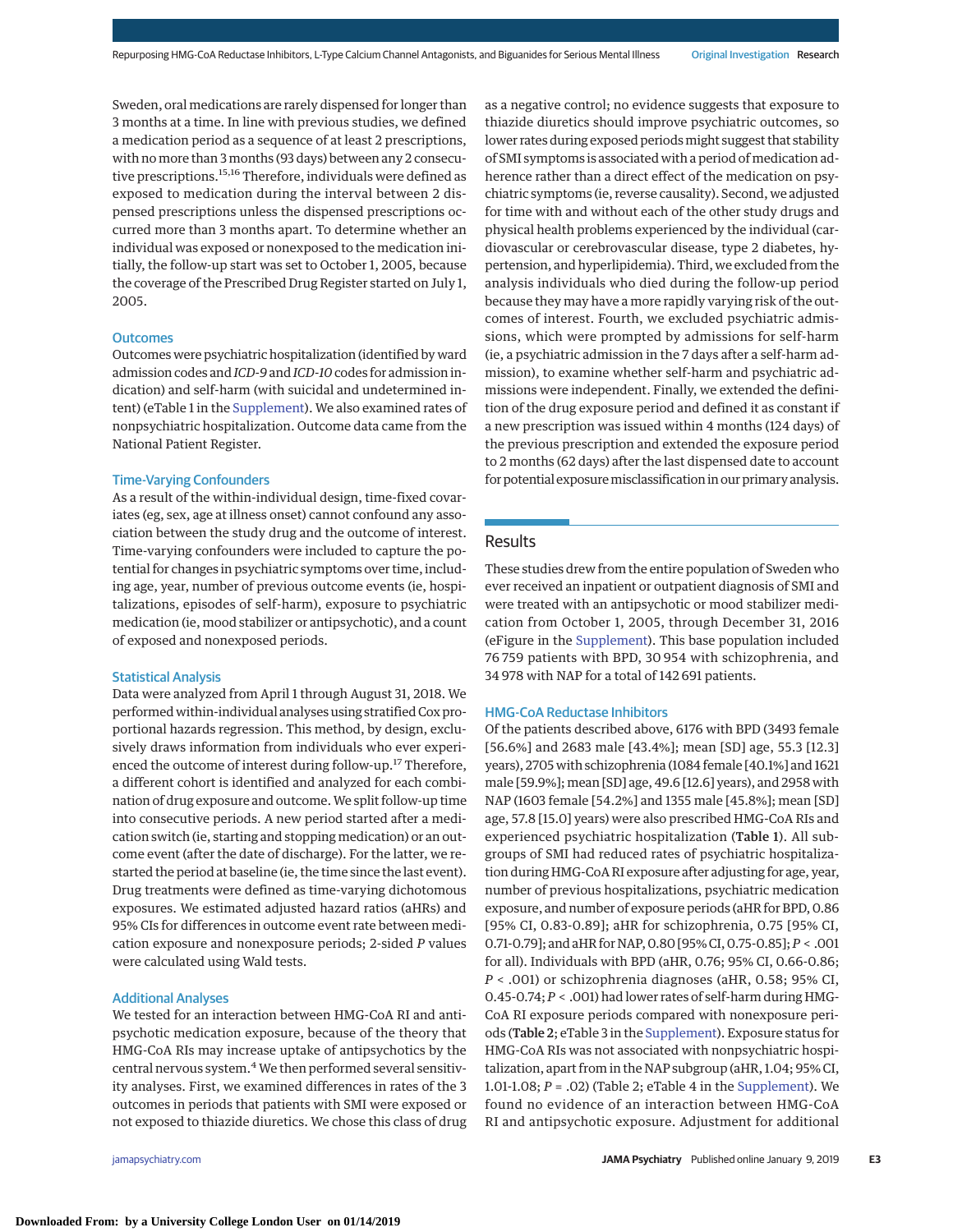| Table 1. Baseline Characteristics of Patients Experiencing Psychiatric                                                                                                                               |                                   |                             | Hospitalization                                                         |                            |                             |                            |                            |                             |                                                                                                                                                                                                       |
|------------------------------------------------------------------------------------------------------------------------------------------------------------------------------------------------------|-----------------------------------|-----------------------------|-------------------------------------------------------------------------|----------------------------|-----------------------------|----------------------------|----------------------------|-----------------------------|-------------------------------------------------------------------------------------------------------------------------------------------------------------------------------------------------------|
|                                                                                                                                                                                                      | Drug Exposure by SMI Subgroup     |                             |                                                                         |                            |                             |                            |                            |                             |                                                                                                                                                                                                       |
|                                                                                                                                                                                                      | HMG-CoA Reductase Inhibitors      |                             |                                                                         | <b>LTCC Antagonists</b>    |                             |                            | Biguanides                 |                             |                                                                                                                                                                                                       |
| Characteristic                                                                                                                                                                                       | $(n = 6176)$<br><b>GdB</b>        | Schizophrenia<br>(n = 2705) | $MAP$<br>(n = 2958)                                                     | $(n = 4636)$<br><b>GdB</b> | Schizophrenia<br>(n = 1581) | $(n = 2337)$<br><b>NAP</b> | $_{(n = 3493)}^{BPD}$      | Schizophrenia<br>(n = 2294) | $(n = 1562)$<br><b>NAP</b>                                                                                                                                                                            |
| Age at start of follow-up,<br>mean (SD), y                                                                                                                                                           | 55.3 (12.3)                       | 49.6 (12.6)                 | 57.8 (15.0)                                                             | 56.1 (13.5)                | 54.2 (12.1)                 | 60.9 (15.4)                | 50.5 (14.4)                | 47.2 (13.2)                 | 50.5(16.4)                                                                                                                                                                                            |
| Female, No. (%)                                                                                                                                                                                      | 3493 (56.6)                       | 1084 (40.1)                 | 1603 (54.2)                                                             | 2676 (57.7)                | 701 (44.3)                  | 1406 (60.2)                | 1998 (57.2)                | 974 (42.4)                  | 839 (53.7)                                                                                                                                                                                            |
| Swedish born, No. (%)                                                                                                                                                                                | 5250 (85.0)                       | 2013 (74.4)                 | 2225 (75.2)                                                             | 3990 (86.1)                | 1217 (77.0)                 | 1802 (77.1)                | 2883 (82.5)                | 1652 (72.0)                 | 1075 (68.8)                                                                                                                                                                                           |
| Died during follow-up,<br>No. (%)                                                                                                                                                                    | 1208 (19.6)                       | 484 (17.9)                  | 763 (25.8)                                                              | 985 (21.2)                 | 410 (25.9)                  | 731 (31.3)                 | 629 (18.0)                 | 417 (18.2)                  | 316 (20.2)                                                                                                                                                                                            |
| during follow-up, No. (%)<br>Psychiatric treatment                                                                                                                                                   |                                   |                             |                                                                         |                            |                             |                            |                            |                             |                                                                                                                                                                                                       |
| Antipsychotic                                                                                                                                                                                        | 5458 (88.4)                       | 2695 (99.6)                 | 2883 (97.5)                                                             | 3968 (85.6)                | 1572 (99.4)                 | 2274 (97.3)                | 3209 (91.9)                | 2291 (99.9)                 | 1528 (97.8)                                                                                                                                                                                           |
| Lithium                                                                                                                                                                                              | 2900 (47.0)                       | 145 (5.4)                   | 96 (3.2)                                                                | 2240 (48.3)                | 74 (4.7)                    | 65 (2.8)                   | 1633 (46.75)               | 138 (6.0)                   | 85 (5.4)                                                                                                                                                                                              |
| Anticonvulsant                                                                                                                                                                                       | 3511 (56.8)                       | 568 (21.0)                  | 474 (16.0)                                                              | 2634 (56.8)                | 319 (20.2)                  | 309 (13.2)                 | 1998 (57.2)                | 488 (21.3)                  | 275 (17.6)                                                                                                                                                                                            |
| Physical health by end<br>of follow-up, No. (%)                                                                                                                                                      |                                   |                             |                                                                         |                            |                             |                            |                            |                             |                                                                                                                                                                                                       |
| cerebrovascular disease<br>Cardiovascular or                                                                                                                                                         | 4546 (73.6)                       | 1591 (58.8)                 | 2237 (75.6)                                                             | 3800 (82.0)                | 1179 (74.6)                 | 1968 (84.2)                | 2137 (61.2)                | 1128 (49.2)                 | 957 (61.3)                                                                                                                                                                                            |
| Type 2 diabetes                                                                                                                                                                                      | 2418 (39.2)                       | 1281 (47.4)                 | 1068 (36.1)                                                             | 1228 (26.5)                | 539 (34.1)                  | 611 (26.1)                 | 2659 (76.1)                | 1680 (73.2)                 | 1177 (75.4)                                                                                                                                                                                           |
| Hypertension                                                                                                                                                                                         | 3237 (52.4)                       | 1002 (37.0)                 | 1650 (55.8)                                                             | 3376 (72.8)                | 1029 (65.1)                 | 1739 (74.4)                | 1593 (45.6)                | 750 (32.7)                  | 727 (46.5)                                                                                                                                                                                            |
| Hyperlipidemia                                                                                                                                                                                       | 1207 (19.5)                       | 396 (14.6)                  | 643 (21.7)                                                              | 518 (11.2)                 | 128 (8.1)                   | 327 (14.0)                 | 461 (13.2)                 | 213 (9.3)                   | 213 (13.4)                                                                                                                                                                                            |
| No. of study drug<br>exposure periods, median<br>(IQR)                                                                                                                                               | $5(3-11)$                         | $3(3-7)$                    | $(3-11)$<br>S                                                           | $5(3-9)$                   | $3(3-7)$                    | $5(3-10)$                  | $5(3-9)$                   | $4(3-7)$                    | $5(3-9)$                                                                                                                                                                                              |
| Rate of admission per 100<br>person-years (95% CI)                                                                                                                                                   | $(45.86 - 46.90)$<br>46.38        | 46.30<br>(45.51-47.10)      | $\frac{32.82}{(32.19-33.47)}$                                           | $(42.41 - 43.58)$<br>42.99 | $(44.43 - 46.51)$<br>45.46  | $(30.71 - 32.15)$<br>31.42 | $(55.18 - 56.71)$<br>55.94 | 48.46<br>(47.58-49.35)      | 41.80 (40.82-42.81)                                                                                                                                                                                   |
| exposure/nonexposure<br>admissions during<br>No. of psychiatric<br>to study drug                                                                                                                     | 7432/22 649                       | 3714/9395                   | 2002/7947                                                               | 4002/16881                 | 1707/5617                   | 1429/5940                  | 4948/15548                 | 3361/8200                   | 1402/5360                                                                                                                                                                                             |
| exposure/nonexposure to<br>study drug, person-years<br>Time of                                                                                                                                       | $1.6 \times 10^4/4.9 \times 10^4$ |                             | $9.0 \times 10^3 / 1.9 \times 10^4$ 7.1 $\times 10^3 / 2.3 \times 10^4$ |                            |                             |                            |                            |                             | $9.6 \times 10^4 / 3.8 \times 10^4$ 4.2 $\times 10^4 / 1.1 \times 10^4$ 4.7 $\times 10^4 / 1.8 \times 10^4 / 2.7 \times 10^4$ 8.1 $\times 10^4 / 1.6 \times 10^4$ 3.8 $\times 10^4 / 1.2 \times 10^4$ |
| Abbreviations: BPD, bipolar disorder: HMG-CoA, hydroxylmethyl glutaryl coenzyme A: IQR, interquartile range: LTCC, L-type calcium channel: NAP, nonaffective psychosis; SMI, serious mental illness. |                                   |                             |                                                                         |                            |                             |                            |                            |                             |                                                                                                                                                                                                       |

**E4 JAMA Psychiatry** Published online January 9, 2019 **(Reprinting)** in the state of the state of the state of the state of the state of the state of the state of the state of the state of the state of the state of the sta

**Downloaded From: by a University College London User on 01/14/2019**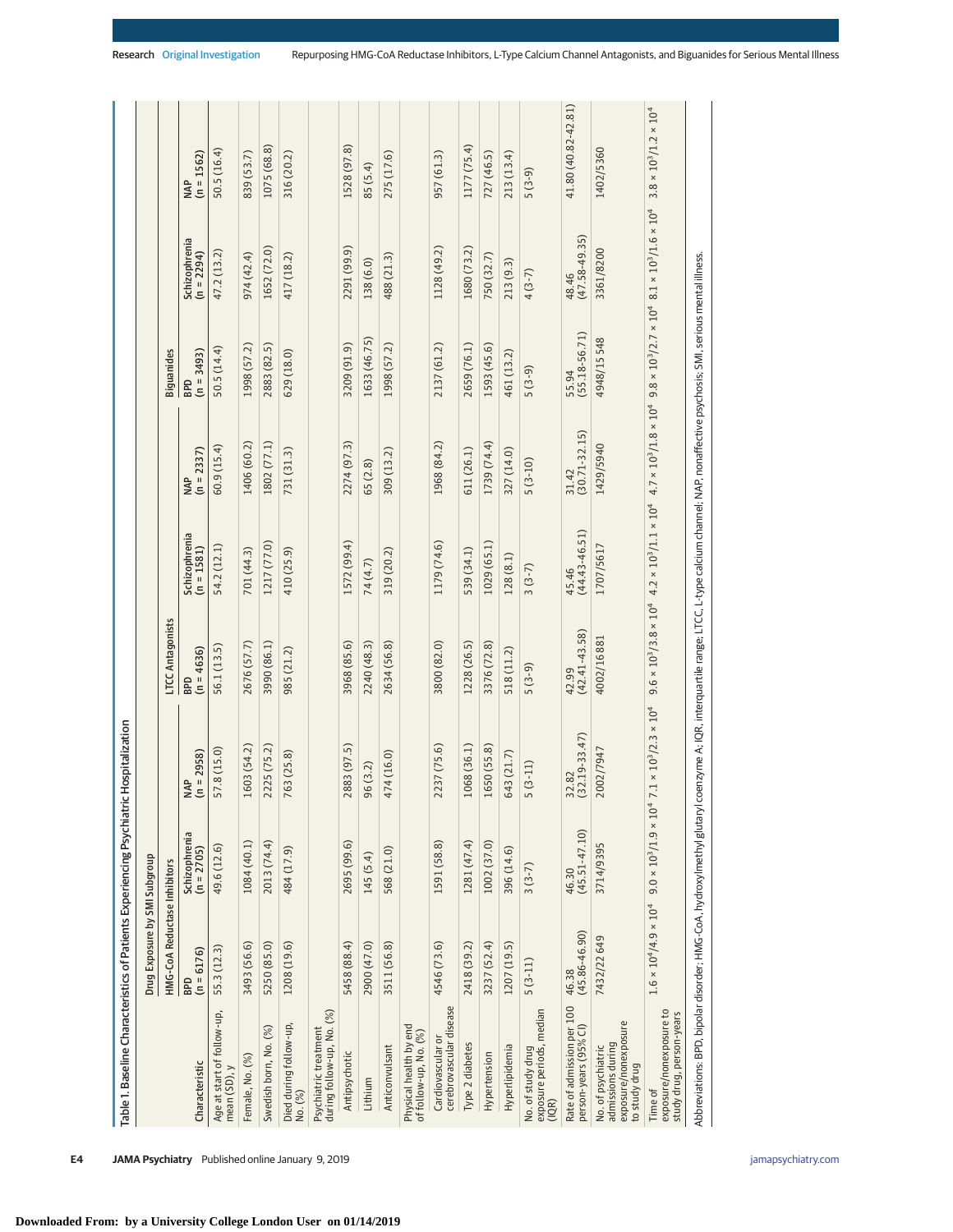Table 2. Psychiatric Hospitalization, Self-harm, and Nonpsychiatric Hospitalization During Drug Exposure vs Nonexposure Periods

|                                     | Outcome, HR (95% CI)               |                       |                     |                       |                                |                       |
|-------------------------------------|------------------------------------|-----------------------|---------------------|-----------------------|--------------------------------|-----------------------|
|                                     | <b>Psychiatric Hospitalization</b> |                       | Self-harm           |                       | Nonpsychiatric Hospitalization |                       |
| <b>SMI</b>                          | <b>Unadjusted</b>                  | Adjusted <sup>a</sup> | Unadjusted          | Adjusted <sup>a</sup> | <b>Unadjusted</b>              | Adjusted <sup>a</sup> |
| <b>HMG-CoA Reductase Inhibitors</b> |                                    |                       |                     |                       |                                |                       |
| <b>BPD</b>                          | $0.81(0.79-0.84)$                  | $0.86(0.83 - 0.89)$   | $0.76(0.67 - 0.85)$ | $0.76(0.66 - 0.86)$   | $1.01(0.98-1.03)$              | $1.00(0.98-1.03)$     |
| P value                             | < 0.01                             | < .001                | < 0.01              | < 0.01                | .64                            | .49                   |
| Schizophrenia                       | $0.74(0.71-0.78)$                  | $0.75(0.71-0.79)$     | $0.64(0.51-0.81)$   | $0.58(0.45-0.74)$     | $1.08(1.03-1.12)$              | $1.03(0.99-1.08)$     |
| P value                             | < 0.01                             | < .001                | < .001              | < 0.01                | < .001                         | .13                   |
| <b>NAP</b>                          | $0.79(0.75-0.83)$                  | $0.80(0.75-0.85)$     | $0.93(0.78-1.12)$   | $0.86(0.71-1.05)$     | $0.98(0.94-1.01)$              | $1.04(1.01-1.08)$     |
| P value                             | < .001                             | < .001                | .45                 | .15                   | .13                            | .02                   |
| <b>LTCC Antagonists</b>             |                                    |                       |                     |                       |                                |                       |
| <b>BPD</b>                          | $0.82(0.79-0.85)$                  | $0.92(0.88 - 0.96)$   | $0.81(0.70-0.95)$   | $0.81(0.68-0.95)$     | $1.03(1.00-1.06)$              | $1.01(0.98-1.04)$     |
| P value                             | < .001                             | < .001                | .007                | .01                   | .01                            | .66                   |
| Schizophrenia                       | $0.78(0.73 - 0.83)$                | $0.80(0.74-0.85)$     | $0.49(0.32 - 0.77)$ | $0.30(0.18-0.48)$     | $1.04(1.00-1.10)$              | $1.03(0.98-1.08)$     |
| P value                             | < 0.01                             | < .001                | .002                | < .001                | .08                            | .20                   |
| <b>NAP</b>                          | $0.78(0.73 - 0.83)$                | $0.89(0.83 - 0.96)$   | $0.81(0.63-1.04)$   | $0.56(0.42 - 0.74)$   | $0.96(0.92 - 0.99)$            | $0.97(0.93 - 1.01)$   |
| P value                             | < 0.01                             | .002                  | .10                 | < 0.01                | .02                            | .13                   |
| <b>Biguanides</b>                   |                                    |                       |                     |                       |                                |                       |
| <b>BPD</b>                          | $0.69(0.67 - 0.72)$                | $0.80(0.77 - 0.84)$   | $0.74(0.65 - 0.84)$ | $0.73(0.62 - 0.84)$   | $0.86(0.83 - 0.90)$            | $0.84(0.81 - 0.87)$   |
| P value                             | < 0.01                             | < 0.01                | < 0.01              | < 0.01                | < 0.01                         | < 0.01                |
| Schizophrenia                       | $0.59(0.56-0.63)$                  | $0.73(0.69-0.77)$     | $0.70(0.55 - 0.90)$ | $0.64(0.48-0.85)$     | $0.91(0.87-0.96)$              | $0.84(0.80-0.89)$     |
| P value                             | < .001                             | < .001                | .005                | < .001                | < .001                         | 15.001                |
| <b>NAP</b>                          | $0.66(0.61-0.71)$                  | $0.85(0.79-0.92)$     | $0.82(0.66 - 1.02)$ | $0.91(0.71-1.16)$     | $0.85(0.80-0.89)$              | $0.85(0.80-0.90)$     |
| P value                             | < 0.01                             | < .001                | .08                 | .44                   | < .001                         | < .001                |

Abbreviations: BPD, bipolar disorder; HMG-CoA, hydroxylmethyl glutaryl coenzyme A; HR, hazard ratio; LTCC, L-type calcium channel; NAP, nonaffective psychosis; SMI, serious mental illness.

<sup>a</sup> Adjusted for time-varying covariates, including age, year, number of previous outcome events, and psychiatric medication exposure (antipsychotic, lithium, or anticonvulsant mood stabilizer).

time-varying confounders, such as LTCC antagonist and biguanide exposure, cardiovascular or cerebrovascular disease, type 2 diabetes, hypertension, and hyperlipidemia, did not affect the results for psychiatric hospitalization or self-harm outcomes, but nonpsychiatric hospitalization rates were significantly reduced during HMG-CoA RI exposure periods (aHR, 0.73; 95% CI, 0.72-0.74; *P* < .001) (Table 3). Excluding patients who died during follow-up did not change results for rates of psychiatric hospitalization or self-harm, but HMG-CoA RI exposure periods became associated with increased rates of nonpsychiatric hospitalization (aHR, 1.08; 95% CI, 1.06-1.11; *P* < .001). After excluding psychiatric hospitalizations prompted by self-harm, the association between HMG-CoA RI exposure periods and psychiatric hospitalization remained similar (aHR, 0.82; 95% CI, 0.80-0.84; *P* < .001). Redefining exposure period as constant for less than 4 months between prescriptions and extending to 2 months after the last prescription date did not change the findings.

## LTCC Antagonists

Of thosemeeting inclusion criteria and prescribed LTCC antagonists, 4636 with BPD (2676 female [57.7%] and 1960 male [42.3%]; mean [SD] age, 56.1 [13.5] years), 1581 with schizophrenia (701 female [44.3%] and 880 male [55.7%]; mean [SD] age, 54.2 [12.1] years), and 2337 with NAP (1406 female [60.2%] and 931male [39.8%];mean [SD] age, 60.9 [15.4] years) experienced psychiatric hospitalization (Table 1). During periods of LTCC an-

tagonist exposure, all groups had reduced psychiatric admissions (aHR forBPD,0.92 [95%CI,0.88-0.96;*P* < .001]; aHR for schizophrenia, 0.80 [95% CI, 0.74-0.85; *P* < .001]; and aHR for NAP, 0.89 [95%CI,0.83-0.96;*P* = .002]) and reducedself-harm events (aHR for BPD, 0.81 [95% CI, 0.68-0.95; *P* = .01]; aHR for schizophrenia, 0.30 [95% CI, 0.18-0.48; *P* < .001]; aHR for NAP, 0.56 [95% CI, 0.42-0.74; *P* < .001]) (Table 2 and eTable 3 in the [Supple](https://jama.jamanetwork.com/article.aspx?doi=10.1001/jamapsychiatry.2018.3907&utm_campaign=articlePDF%26utm_medium=articlePDFlink%26utm_source=articlePDF%26utm_content=jamapsychiatry.2018.3907)[ment\)](https://jama.jamanetwork.com/article.aspx?doi=10.1001/jamapsychiatry.2018.3907&utm_campaign=articlePDF%26utm_medium=articlePDFlink%26utm_source=articlePDF%26utm_content=jamapsychiatry.2018.3907). Exposure to LTCC antagonists was not associated with the nonpsychiatric hospitalization rate (eTable 4 in the Supplement). Additional adjustment for the other study drugs and physical health problems did not affect the psychiatric hospitalization or self-harm results, but nonpsychiatric admissions were significantly reduced during LTCC antagonist exposure (aHR, 0.95; 95% CI, 0.93-0.97; *P* < .001) (Table 3). Excluding patients who died suggested an increased rate of nonpsychiatric admission during LTCC antagonist exposure (aHR, 1.09; 95% CI, 1.06-1.12; *P* < .001). Excluding psychiatric admissions prompted by selfharm did not alter the association (aHR for all SMI, 0.86; 95% CI, 0.83-0.88; *P* < .001). Redefining the drug exposure period did not alter our findings.

#### **Biguanides**

In total, 7349 patients were exposed to metformin and had psychiatric hospitalizations during follow-up, of whom 3493 had BPD (1998 female [57.2%] and 1495 male [42.8%]; mean [SD] age, 50.5 [14.4] years), 2294 had schizophrenia (974 female [42.4%] and 1320 male [57.5%]; mean [SD] age, 47.2 [13.2]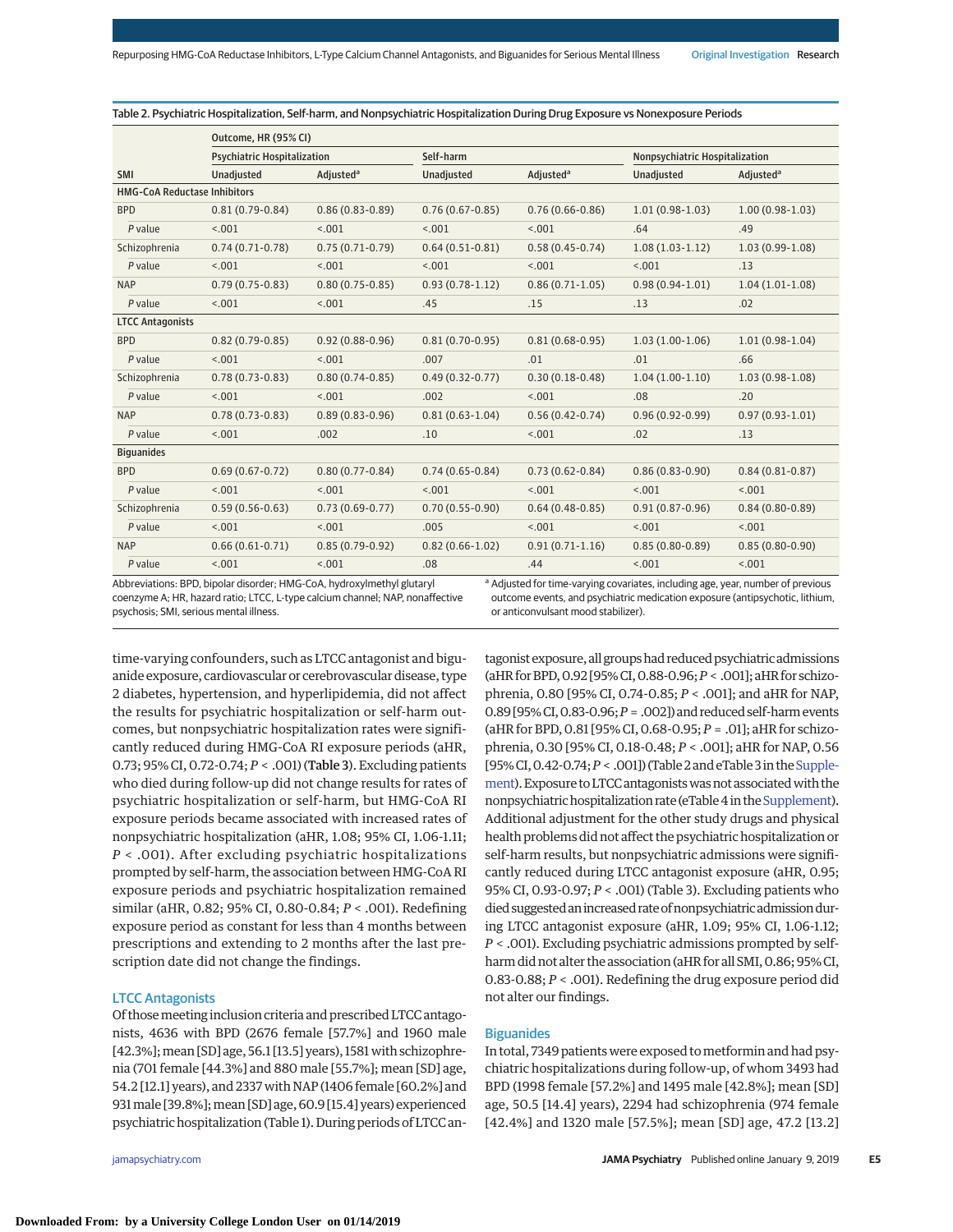Table 3. Additional Analyses of Psychiatric Hospitalization, Self-harm, and Nonpsychiatric Hospitalization During Drug Exposure vs Nonexposure Periods

|                                                                                           | Outcome, HR (95% CI) <sup>a</sup>  |                         |                                |  |  |  |
|-------------------------------------------------------------------------------------------|------------------------------------|-------------------------|--------------------------------|--|--|--|
| <b>Study Drug</b>                                                                         | <b>Psychiatric Hospitalization</b> | Self-harm               | Nonpsychiatric Hospitalization |  |  |  |
| Negative control                                                                          |                                    |                         |                                |  |  |  |
| Thiazide diuretics                                                                        | $0.99(0.93-1.05)$                  | 0.94<br>$(0.75 - 1.19)$ | $0.92(0.88-0.96)$              |  |  |  |
| P value                                                                                   | .64                                | .61                     | < .001                         |  |  |  |
| Additionally Adjusted for Other Study Drugs and Physical Health Problems <sup>b</sup>     |                                    |                         |                                |  |  |  |
| HMG-CoA reductase inhibitors                                                              | $0.81(0.79-0.84)$                  | 0.75<br>$(0.67 - 0.83)$ | $0.73(0.72-0.74)$              |  |  |  |
| P value                                                                                   | < .001                             | < .001                  | < .001                         |  |  |  |
| <b>LTCC</b> antagonists                                                                   | $0.87(0.84 - 0.90)$                | 0.69<br>$(0.60 - 0.79)$ | $0.95(0.93 - 0.97)$            |  |  |  |
| P value                                                                                   | < .001                             | < .001                  | < .001                         |  |  |  |
| <b>Biquanides</b>                                                                         | $0.68(0.66 - 0.71)$                | 0.72<br>$(0.63 - 0.82)$ | $0.76(0.74-0.78)$              |  |  |  |
| P value                                                                                   | < .001                             | < .001                  | < .001                         |  |  |  |
| Excluding Individuals Who Died During Follow-up                                           |                                    |                         |                                |  |  |  |
| HMG-CoA reductase inhibitors                                                              | $0.83(0.80-0.85)$                  | 0.75<br>$(0.67 - 0.85)$ | $1.08(1.06-1.11)$              |  |  |  |
| P value                                                                                   | < 0.01                             | < .001                  | < 0.01                         |  |  |  |
| <b>LTCC</b> antagonists                                                                   | $0.89(0.86 - 0.92)$                | 0.75<br>$(0.64 - 0.88)$ | $1.09(1.06-1.12)$              |  |  |  |
| P value                                                                                   | < .001                             | < .001                  | < .001                         |  |  |  |
| <b>Biguanides</b>                                                                         | $0.77(0.75 - 0.80)$                | 0.73<br>$(9.64 - 0.83)$ | $0.91(0.88-0.94)$              |  |  |  |
| P value                                                                                   | < 0.01                             | < .001                  | < 0.01                         |  |  |  |
| Exposure Is Constant if 4 mo Between Prescriptions and Ends 2 mo After Final Prescription |                                    |                         |                                |  |  |  |
| HMG-CoA reductase inhibitors                                                              | $0.80(0.78-0.82)$                  | 0.76<br>$(0.69 - 0.84)$ | $1.00(0.99-1.02)$              |  |  |  |
| P value                                                                                   | < .001                             | < .001                  | .71                            |  |  |  |
| LTCC antagonists                                                                          | $0.91(0.88-0.94)$                  | 0.69<br>$(0.61 - 0.79)$ | $1.02(1.00-1.04)$              |  |  |  |
| P value                                                                                   | < .001                             | < .001                  | .02                            |  |  |  |
| <b>Biquanides</b>                                                                         | $0.83(0.81-0.86)$                  | 0.74<br>$(0.66 - 0.83)$ | $0.93(0.91-0.95)$              |  |  |  |
| P value                                                                                   | < .001                             | < .001                  | < .001                         |  |  |  |

Abbreviations: BPD, bipolar disorder; HMG-CoA, hydroxylmethyl glutaryl coenzyme A; HR, hazard ratio; LTCC, L-type calcium channel; NAP, nonaffective psychosis.

- a Adiusted for time-varying covariates, including age, year, number of previous outcome events, and psychiatric medication exposure (antipsychotic, lithium, and anticonvulsant mood stabilizer).
- **b** Additionally adjusted for calcium channel antagonist, HMG-CoA reductase inhibitor, and biguanides exposure periods, cardiovascular or cerebrovascular disease diagnosis, type 2 diabetes mellitus, hypertension, and hyperlipidemia.

years), and 1562 had NAP (839 female [53.7%] and 723 male [46.3%]; mean [SD] age, 50.5 [16.4] years) (Table 1). All subgroups had similarly reduced psychiatric hospitalization rates during metformin exposed compared with unexposed periods (aHR for BPD, 0.80 [95% CI, 0.77-0.84; *P* < .001]; aHR for schizophrenia, 0.73 [95% CI, 0.69-0.77; *P* < .001]; and aHR for NAP, 0.85 [95% CI, 0.79-0.92; *P* < .001]). Self-harm was reduced in the BPD (aHR, 0.73; 95% CI, 0.62-0.84; *P* < .001) and schizophrenia (aHR, 0.64; 95% CI, 0.48-0.85; *P* < .001) subgroups (Table 2 and eTable 3 in the [Supplement\)](https://jama.jamanetwork.com/article.aspx?doi=10.1001/jamapsychiatry.2018.3907&utm_campaign=articlePDF%26utm_medium=articlePDFlink%26utm_source=articlePDF%26utm_content=jamapsychiatry.2018.3907). Across all diagnostic groups, metformin exposure was associated with reduced rates of nonpsychiatric hospitalization (aHR for BPD, 0.84 [95% CI, 0.81-0.87]; aHR for schizophrenia, 0.84 [95% CI, 0.80-0.89]; and aHR for NAP, 0.85 [95% CI, 0.80-0.90]; *P* < .001 for all) (eTable 4 in the [Supplement\)](https://jama.jamanetwork.com/article.aspx?doi=10.1001/jamapsychiatry.2018.3907&utm_campaign=articlePDF%26utm_medium=articlePDFlink%26utm_source=articlePDF%26utm_content=jamapsychiatry.2018.3907). Additional adjustment for the other study drugs and physical health problems, exclusion of those who died during follow-up, and redefining the exposure period did not affect the results (Table 3), nor did exclusion of psychiatric admissions in the 7 days after self-harm (aHR, 0.79; 95% CI, 0.77-0.81; *P* < .001).

## Thiazide Diuretics

No evidence suggested that thiazide diuretic exposure was associated with psychiatric hospitalization (aHR, 0.99; 95% CI, 0.93-1.05; *P* = .64) or self-harm (aHR, 0.94; 95% CI, 0.75-1.19; *P* = .61).However, exposure was associated with a reduced rate of nonpsychiatric admissions (aHR, 0.92; 95% CI, 0.88-0.96; *P* < .001) (Table 3 and eTable 5 in the [Supplement\)](https://jama.jamanetwork.com/article.aspx?doi=10.1001/jamapsychiatry.2018.3907&utm_campaign=articlePDF%26utm_medium=articlePDFlink%26utm_source=articlePDF%26utm_content=jamapsychiatry.2018.3907).

#### **Discussion**

As far as we are aware, this study is the first to suggest that periods of exposure to HMG-CoA RIs, LTCC antagonists, and biguanides are associated with lower rates of psychiatric admission and self-harm in patients with SMI. Each of these drugs has a theoretical basis for effectively reducing psychiatric symptoms.

We found that periods of HMG-CoA RI exposure were associated with reduced psychiatric hospitalization in all subgroups ofSMIandwith reducedself-harm inBPDandschizophrenia.Several actions of HMG-CoA RIs could explain our findings. Statins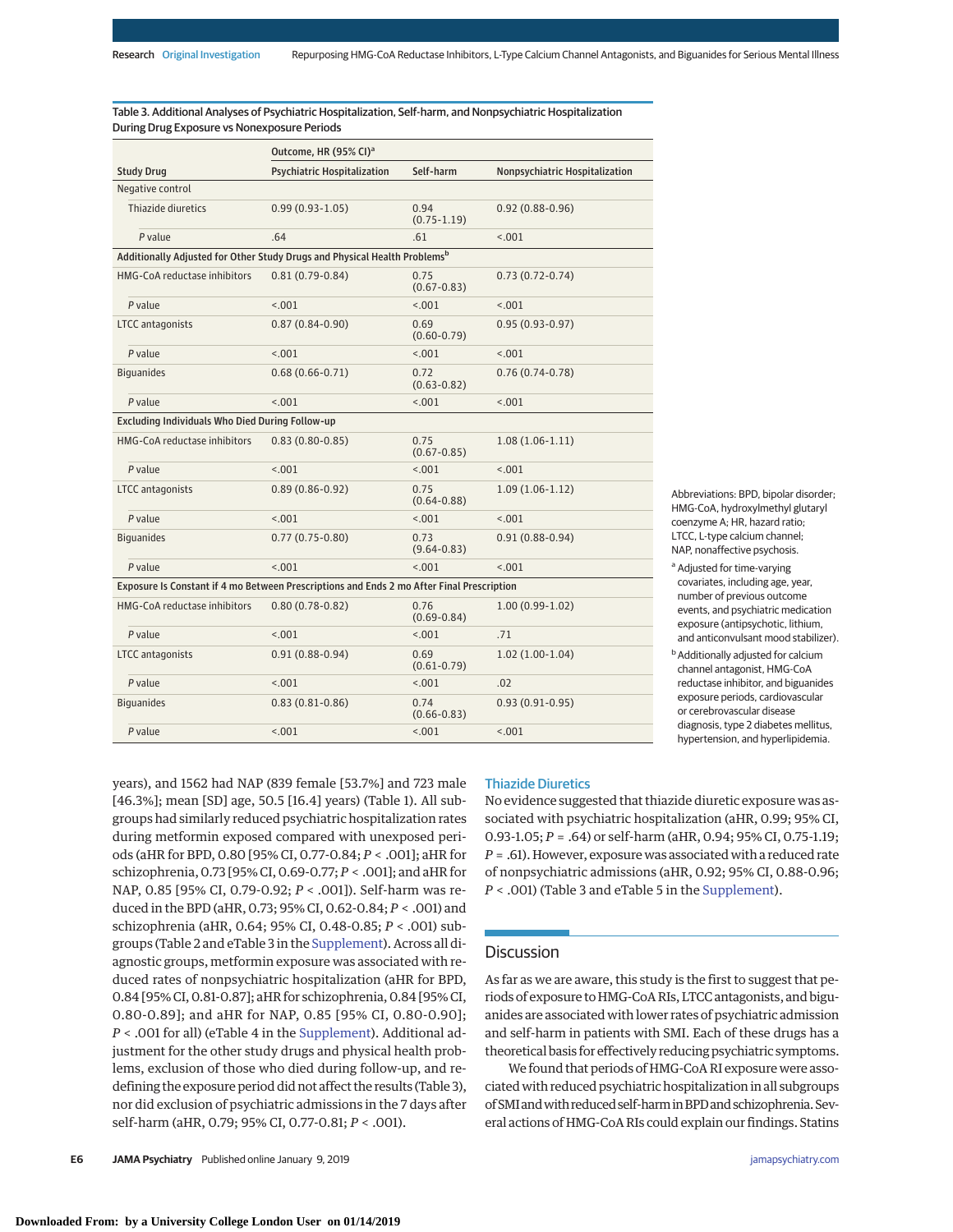are anti-inflammatory, with effects on levels of interleukin-1β, interleukin-6, tumor necrosis factor, and C-reactive protein.<sup>18,19</sup> Extensive evidence suggests that systemic and neuroinflammatory processes are involved in the pathophysiology of psychiatric disorders.<sup>4</sup> Alternatively (or synergistically), HMG-CoA RIs may interact with other substrates for P-glycoprotein (including antipsychotic medications). We found no evidence of interaction between periods of statin and antipsychotic exposure in our study. However, to assess this mechanism, we would need to specifically examine drugs with a high affinity for P-glycoprotein, such as quetiapine fumarate or risperidone.20 The low number of events in those exposed to specific antipsychotics prevented robust analysis. Inaddition,animalmodelshave found thatstatinsup-regulate *N*-methyl-D-aspartate receptors<sup>21</sup> and increase muscarinic receptor binding,<sup>22</sup> potentially producing neuroprotective effects, and increase dopamine receptor levels centrally, $^{23}$  potentially causing antipsychotic effects. Any of these mechanisms may reflect the relatively acute effect of statins on rates of psychiatric hospitalization and self-harm that we observe. In contrast, the mechanism for treatment of hypercholesterolemia is slower, involving inhibition of HMG-CoA reductase, a resultant reduction in hepatocyte cholesterol level, and an increase of hepatic low-density lipoprotein receptor levels, which clear circulating low-density lipoprotein and its precursors.24

Exposure to LTCC antagonists was associated with reduced rates of psychiatric hospitalization and self-harm. The LTCCs have been implicated in the physiopathology of a range of mental health conditions, including mood disorders, addiction, dementia, sleep disorders,<sup>6</sup> and psychotic illness.<sup>7</sup> Inhibition of LTCCs has cardiodepressant and vasodilatory actions, but isoforms of LTCCs are widely distributed beyond the cardiovascular system, including neurons.<sup>25</sup> These isoforms appear to control emotional behavior in animalmodels and are associated with antidepressant and anxiolytic effects.<sup>25</sup>

Periods of metformin exposure were associated with reduced psychiatric and nonpsychiatric hospitalization across all SMI subgroups. Self-harm was reduced in individuals with BPD and schizophrenia during biguanide exposure. Metformin has been widely investigated in psychiatry because of its potential to attenuate antipsychotic-induced weight gain, including in patients without diabetes.<sup>26</sup> Unfortunately, these trials did not routinely report changes in psychiatric symptoms. Metformin may potentially improve symptoms in SMI because of underlying disturbed cerebral use of glucose, particularly in brain areas linked to cognitive impairments in schizophrenia.<sup>27</sup>

Hypercholesterolemia, hypertension, diabetes, and prediabetes are more common in people with SMI, and evidence suggests that they are not as rigorously treated as in the general population.<sup>28</sup> Our findings notwithstanding, more effort should bemade toprescribe thesedrugswhen individualswithSMI fulfill established clinical criteria for their use. In addition, use of these medicationswithin clinical guidelines is already broader than in the general population. For example, a statinwill be indicated in any man older than 60 years with SMI, but no other risk factors for cardiovascular disease, according to risk calculators, $29,30$ and adjunctive metformin therapy is recommended to manage antipsychotic-associated weight gain.<sup>28</sup> All 3 classes have relatively good adverse event profiles.31-33 Ideally, further RCTs of these drugs will be conducted that are appropriately powered, with meaningful clinical end points.

#### Strengths and Limitations

Compared with possible RCTs, our large, population-based longitudinal sample avoids selection bias because it potentially includes all individuals. In RCTs, recruiting representative samples, such as actively suicidal participants or those who are acutely unwell, is more challenging. Our study is therefore potentially more generalizable and representative. However, to be included in the study, individuals had to be prescribed a study drug, suggesting poor physical health, and experience at least 1 outcome, suggesting poor mental health. We therefore potentially included the most unwell individuals. In addition, most individuals were older than 50 years at the start of follow-up, so survival bias is possible. Whether our results generalize to the wider population with SMI remains unclear, but the group studied would usually be consideredmost difficult to treat. The comparison of exposed and unexposed periods within the same individual automatically controls for time-invariant confounders, reducing the likelihood of confounding by indication.We then additionally adjusted forpotentially important time-varying confounders. However, as with other observational designs,we cannot rule out residual and unmeasured time-varying confounding. In particular, confounding may be linked to varying severity of SMI symptoms. We attempted to investigate whether periods of symptom stability were associated with adherence to any prescribed medication and a reduced rate of psychiatric hospitalization and self-harm by examining nonpsychiatric hospitalization rates and by studying a drug class that should have no effect on psychiatric outcomes. Nonpsychiatric hospitalization was not associated with HMG-CoA RI or LTCC antagonist exposure periods, suggesting no global effect on health service use. The effects seem specific to psychiatric outcomes. Biguanide exposure was probably associated with reduced nonpsychiatric hospitalization because this class of medication has more acute effects. Thiazide diuretics, a group of medications that have no theorized basis for improving psychiatric symptoms, were not associated with rates of psychiatric hospitalization or self-harm rate but were associated with reduced rates of nonpsychiatric hospitalization. This finding suggests that medication adherence in and of itself is not a proxy for mental state stability, which would be reflected in reduced rates of psychiatric hospitalization and self-harm.

Exposure misclassification is a potential risk; in our primary analysis, patients were considered unexposed after the date of their last prescription. This classification potentially underestimates exposure time but would bias estimates toward the null. In the sensitivity analysis with increased exposure time, effect estimates were comparable. Unfortunately, the Prescribed Drug Register does not include information on dose and days supply. Similarly, we lack direct information on treatment adherence and defined patients collecting 2 or more prescriptions as adherent. Nonadherencewouldmean our reported associations represent underestimates of the true effect. Misclassification of SMI subgroup is possible, but given the inclusion criteria for this study, we were unlikely to include patients who do not have some form of SMI.<sup>14,34,35</sup> Self-harm that didnot result in hospital attendance is not captured by our study.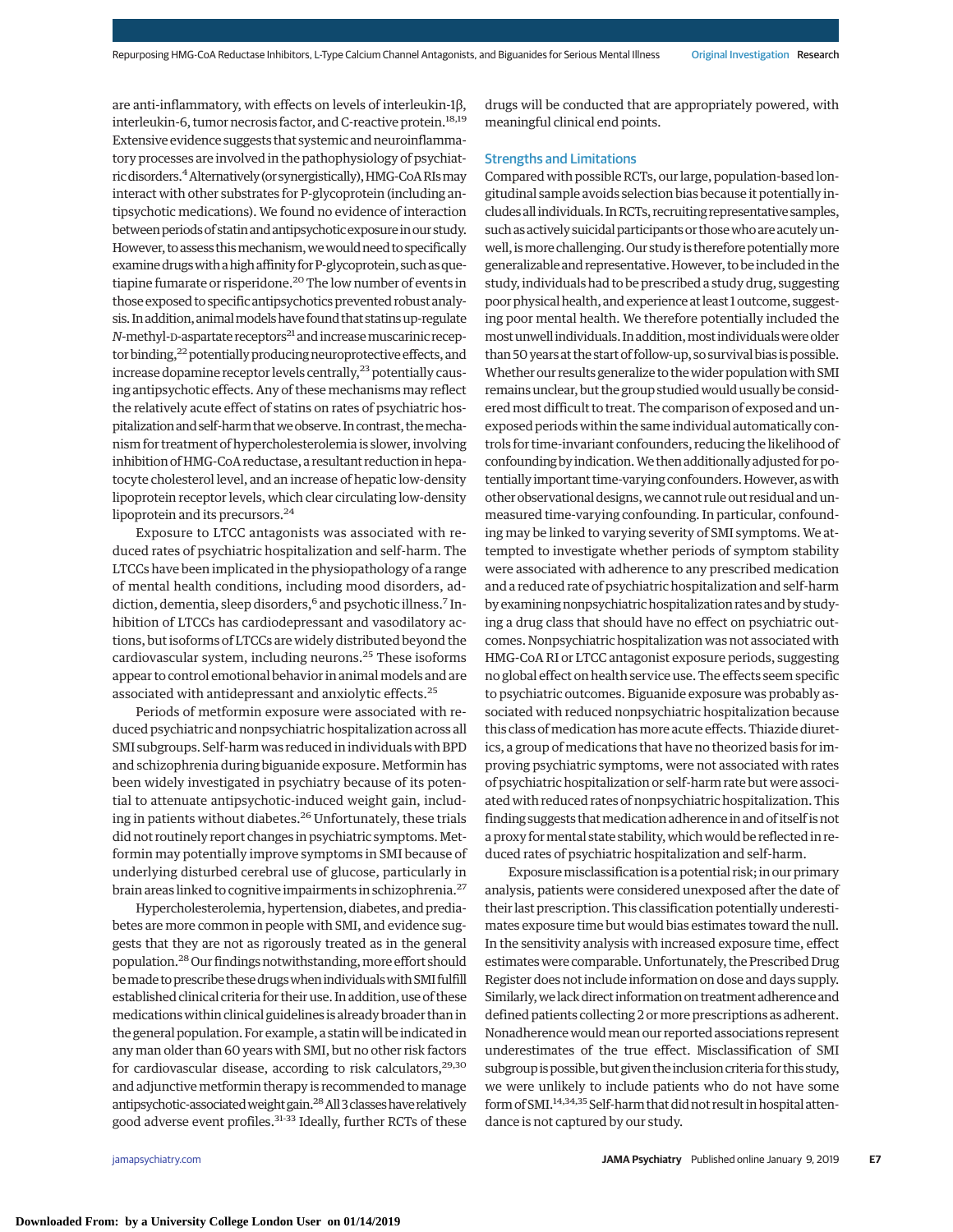## **Conclusions**

If substantiated, this study has considerable implications for clinical practice and drug development. The study drugs— HMG-CoA RIs, LTCC antagonists, and biguanides—are glob-

**ARTICLE INFORMATION** 

**Accepted for Publication:** October 5, 2018.

**Published Online:** January 9, 2019. doi[:10.1001/jamapsychiatry.2018.3907](https://jama.jamanetwork.com/article.aspx?doi=10.1001/jamapsychiatry.2018.3907&utm_campaign=articlePDF%26utm_medium=articlePDFlink%26utm_source=articlePDF%26utm_content=jamapsychiatry.2018.3907)

**Open Access:** This is an open access article distributed under the terms of the [CC-BY License.](https://jamanetwork.com/journals/jamapsychiatry/pages/instructions-for-authors/?utm_campaign=articlePDF%26utm_medium=articlePDFlink%26utm_source=articlePDF%26utm_content=jamapsychiatry.2018.3907#SecOpenAccess) © 2019 Hayes JF et al.JAMA Psychiatry.

**Author Contributions:** Drs Hayes and Dalman had full access to all the data in the study and take responsibility for the integrity of the data and the accuracy of the data analysis. Concept and design: Hayes, Lundin, Osborn. Acquisition, analysis, or interpretation of data: Hayes, Wicks, Lewis, Wong, Osborn, Dalman. Drafting of the manuscript: Hayes. Critical revision of the manuscript for important intellectual content: All authors. Statistical analysis: Hayes, Wicks. Obtained funding: Hayes. Administrative, technical, or material support: Hayes, Lundin, Dalman.

Supervision: Hayes, Lundin, Lewis, Wong, Osborn, Dalman.

**Conflict of Interest Disclosures:** Dr Wong reported receiving research funding from Bristol-Myers Squibb, Pfizer, and Janssen Pharmaceutica outside the submitted work. No other disclosures were reported.

**Funding/Support:** This study was supported by grant 211085/Z/18/Z from the Wellcome Trust (Dr Hayes), the University College London Hospitals National Institute for Health Research Biomedical Research Centre (Drs Hayes, Lewis, and Osborn), and grant 523-2010-1052 from the Swedish Research Council (Dr Dalman).

**Role of the Funder/Sponsor:** The sponsors had no role in the design and conduct of the study; collection, management, analysis, and interpretation of the data; preparation, review, or approval of the manuscript; and decision to submit the manuscript for publication.

#### **REFERENCES**

**1**. So H-C, Chau CK, Chiu W-T, et al. When GWAS meets the Connectivity Map: drug repositioning for seven psychiatric disorders. bioRxiv: the Preprint Server for Biology. [https://www.biorxiv.org/](https://www.biorxiv.org/content/early/2016/12/23/096503) [content/early/2016/12/23/096503.](https://www.biorxiv.org/content/early/2016/12/23/096503) Posted December 23, 2016. Accessed November 15, 2018.

**2**. Lago SG, Bahn S. Clinical trials and therapeutic rationale for drug repurposing in schizophrenia [published online June 26, 2018]. ACS Chem Neurosci. doi[:10.1021/acschemneuro.8b00205.](https://dx.doi.org/10.1021/acschemneuro.8b00205)

**3**. Wettermark B, Hammar N, Fored CM, et al. The new Swedish Prescribed Drug Register: opportunities for pharmacoepidemiological research and experience from the first six months [published correction appears in Pharmacoepidemiol Drug Saf. 2008;17(5):533]. Pharmacoepidemiol Drug Saf. 2007;16(7):726-735. doi[:10.1002/pds.1294](https://dx.doi.org/10.1002/pds.1294)

**4**. Shen H, Li R, Yan R, et al. Adjunctive therapy with statins in schizophrenia patients: a meta-analysis and implications. Psychiatry Res. 2018;262:84-93. doi[:10.1016/j.psychres.2018.02.018](https://dx.doi.org/10.1016/j.psychres.2018.02.018)

**5**. Cipriani A, Saunders K, Attenburrow MJ, et al. A systematic review of calcium channel antagonists in bipolar disorder and some considerations for their future development. Mol Psychiatry. 2016;21 (10):1324-1332. doi[:10.1038/mp.2016.86](https://dx.doi.org/10.1038/mp.2016.86)

**6**. Casamassima F, Hay AC, Benedetti A, Lattanzi L, Cassano GB, Perlis RH. L-type calcium channels and psychiatric disorders: a brief review. Am J Med Genet B Neuropsychiatr Genet. 2010;153B(8): 1373-1390. doi[:10.1002/ajmg.b.31122](https://dx.doi.org/10.1002/ajmg.b.31122)

**7**. Ripke S, O'Dushlaine C, Chambert K, et al; Multicenter Genetic Studies of Schizophrenia Consortium; Psychosis Endophenotypes International Consortium; Wellcome Trust Case Control Consortium 2. Genome-wide association analysis identifies 13 new risk loci for schizophrenia. Nat Genet. 2013;45(10):1150-1159. doi[:10.1038/ng.](https://dx.doi.org/10.1038/ng.2742) [2742](https://dx.doi.org/10.1038/ng.2742)

**8**. Krystal JH, D'Souza DC, Mathalon D, Perry E, Belger A, Hoffman R. NMDA receptor antagonist effects, cortical glutamatergic function, and schizophrenia: toward a paradigm shift in medication development. Psychopharmacology (Berl). 2003;169(3-4):215-233. doi[:10.1007/s00213-](https://dx.doi.org/10.1007/s00213-003-1582-z) [003-1582-z](https://dx.doi.org/10.1007/s00213-003-1582-z)

**9**. Praharaj SK, Jana AK, Goyal N, Sinha VK. Metformin for olanzapine-induced weight gain: a systematic review and meta-analysis. Br J Clin Pharmacol. 2011;71(3):377-382. doi[:10.1111/j.1365-2125.](https://dx.doi.org/10.1111/j.1365-2125.2010.03783.x) [2010.03783.x](https://dx.doi.org/10.1111/j.1365-2125.2010.03783.x)

**10**. Ying MA, Maruschak N, Mansur R, Carvalho AF, Cha DS, McIntyre RS. Metformin: repurposing opportunities for cognitive and mood dysfunction. CNS Neurol Disord Drug Targets. 2014;13(10): 1836-1845. doi[:10.2174/1871527313666141130205514](https://dx.doi.org/10.2174/1871527313666141130205514)

**11**. Ramsay EN, Roughead EE, Ewald B, Pratt NL, Ryan P. A self-controlled case series to assess the effectiveness of beta blockers for heart failure in reducing hospitalisations in the elderly. BMC Med Res Methodol. 2011;11:106. doi[:10.1186/1471-2288-](https://dx.doi.org/10.1186/1471-2288-11-106) [11-106](https://dx.doi.org/10.1186/1471-2288-11-106)

**12**. Bauer-Staeb C, Jörgensen L, Lewis G, Dalman C, Osborn DPJ, Hayes JF. Prevalence and risk factors for HIV, hepatitis B, and hepatitis C in people with severe mental illness: a total population study of Sweden. Lancet Psychiatry. 2017;4(9):685-693. doi[:10.1016/S2215-0366\(17\)30253-5](https://dx.doi.org/10.1016/S2215-0366(17)30253-5)

**13**. Hollander AC, Dal H, Lewis G, Magnusson C, Kirkbride JB, Dalman C. Refugee migration and risk of schizophrenia and other non-affective psychoses: cohort study of 1.3 million people in Sweden. BMJ. 2016;352:i1030. doi[:10.1136/bmj.i1030](https://dx.doi.org/10.1136/bmj.i1030)

**14**. Ekholm B, Ekholm A, Adolfsson R, et al. Evaluation of diagnostic procedures in Swedish patients with schizophrenia and related psychoses. Nord J Psychiatry. 2005;59(6):457-464. doi[:10.](https://dx.doi.org/10.1080/08039480500360906) [1080/08039480500360906](https://dx.doi.org/10.1080/08039480500360906)

ally licensed, commonly used, cheap, and relatively safemedications. They are therefore ideal candidates for repurposing. Understanding their mode of action on the central nervous system may facilitate better understanding of the pathophysiology of SMI and offer opportunities for innovative pharmacotherapy development.

> **15**. Song J, Sjölander A, Joas E, et al. Suicidal behavior during lithium and valproate treatment: a within-individual 8-year prospective study of 50 000 patients with bipolar disorder. Am J Psychiatry. 2017;174(8):795-802. doi[:10.1176/appi.](https://dx.doi.org/10.1176/appi.ajp.2017.16050542) [ajp.2017.16050542](https://dx.doi.org/10.1176/appi.ajp.2017.16050542)

**16**. Molero Y, Lichtenstein P, Zetterqvist J, Gumpert CH, Fazel S. Selective serotonin reuptake inhibitors and violent crime: a cohort study. PLoS Med. 2015;12(9):e1001875. doi[:10.1371/journal.pmed.](https://dx.doi.org/10.1371/journal.pmed.1001875) [1001875](https://dx.doi.org/10.1371/journal.pmed.1001875)

**17**. Allison PD. Fixed Effects Regression Models. Thousand Oaks, CA: SAGE Publications; 2009. Quantitative Applications in the Social Sciences Series.

**18**. Rosendo AB, Lima LO, Dal-Pizzol F, Almeida S. Lipid and C-reactive protein levels, cardiovascular disease risk factors and simvastatin treatment in Brazilian individuals. Inflammation. 2010;33(4): 244-250. doi[:10.1007/s10753-009-9178-3](https://dx.doi.org/10.1007/s10753-009-9178-3)

**19**. Zhang YY, Fan YC, Wang M, Wang D, Li XH. Atorvastatin attenuates the production of IL-1β, IL-6, and TNF-α in the hippocampus of an amyloid β1-42–induced rat model of Alzheimer's disease. Clin Interv Aging. 2013;8:103-110. doi[:10.2147/CIA.](https://dx.doi.org/10.2147/CIA.S40405) [S40405](https://dx.doi.org/10.2147/CIA.S40405)

**20**. Boulton DW, DeVane CL, Liston HL, Markowitz JS. In vitro P-glycoprotein affinity for atypical and conventional antipsychotics. Life Sci. 2002;71(2):163-169. doi[:10.1016/S0024-3205\(02\)](https://dx.doi.org/10.1016/S0024-3205(02)01680-6) [01680-6](https://dx.doi.org/10.1016/S0024-3205(02)01680-6)

**21**. Tramontina AC, Wartchow KM, Rodrigues L, et al. The neuroprotective effect of two statins: simvastatin and pravastatin on a streptozotocininduced model of Alzheimer's disease in rats. J Neural Transm (Vienna). 2011;118(11):1641-1649. doi[:10.1007/s00702-011-0680-z](https://dx.doi.org/10.1007/s00702-011-0680-z)

**22**. Wang Q, Zengin A, Ying W, et al. Chronic treatment with simvastatin upregulates muscarinic M1/4 receptor binding in the rat brain. Neuroscience. 2008;154(3):1100-1106. doi[:10.1016/j.neuroscience.](https://dx.doi.org/10.1016/j.neuroscience.2008.04.026) [2008.04.026](https://dx.doi.org/10.1016/j.neuroscience.2008.04.026)

**23**. Wang Q, Tang XN, Wang L, et al. Effects of high dose of simvastatin on levels of dopamine and its reuptake in prefrontal cortex and striatum among SD rats. Neurosci Lett. 2006;408(3):189-193. doi[:10.1016/j.neulet.2006.09.009](https://dx.doi.org/10.1016/j.neulet.2006.09.009)

**24**. Maron DJ, Fazio S, Linton MF. Current perspectives on statins. Circulation. 2000;101(2): 207-213. doi[:10.1161/01.CIR.101.2.207](https://dx.doi.org/10.1161/01.CIR.101.2.207)

**25**. Striessnig J, Koschak A, Sinnegger-Brauns MJ, et al. Role of voltage-gated L-type Ca2+ channel isoforms for brain function. Biochem Soc Trans. 2006;34(pt 5):903-909. doi[:10.1042/BST0340903](https://dx.doi.org/10.1042/BST0340903)

**26**. Agarwal SM, Ahsan Z, Lockwood J, et al. S225: a systematic review and meta-analysis of pharmacological interventions for reduction or prevention of weight gain in schizophrenia. Schizophren Bull. 2018;44(suppl 1):S413. doi[:10.](https://dx.doi.org/10.1016/j.biopsych.2018.02.1137) [1016/j.biopsych.2018.02.1137](https://dx.doi.org/10.1016/j.biopsych.2018.02.1137)